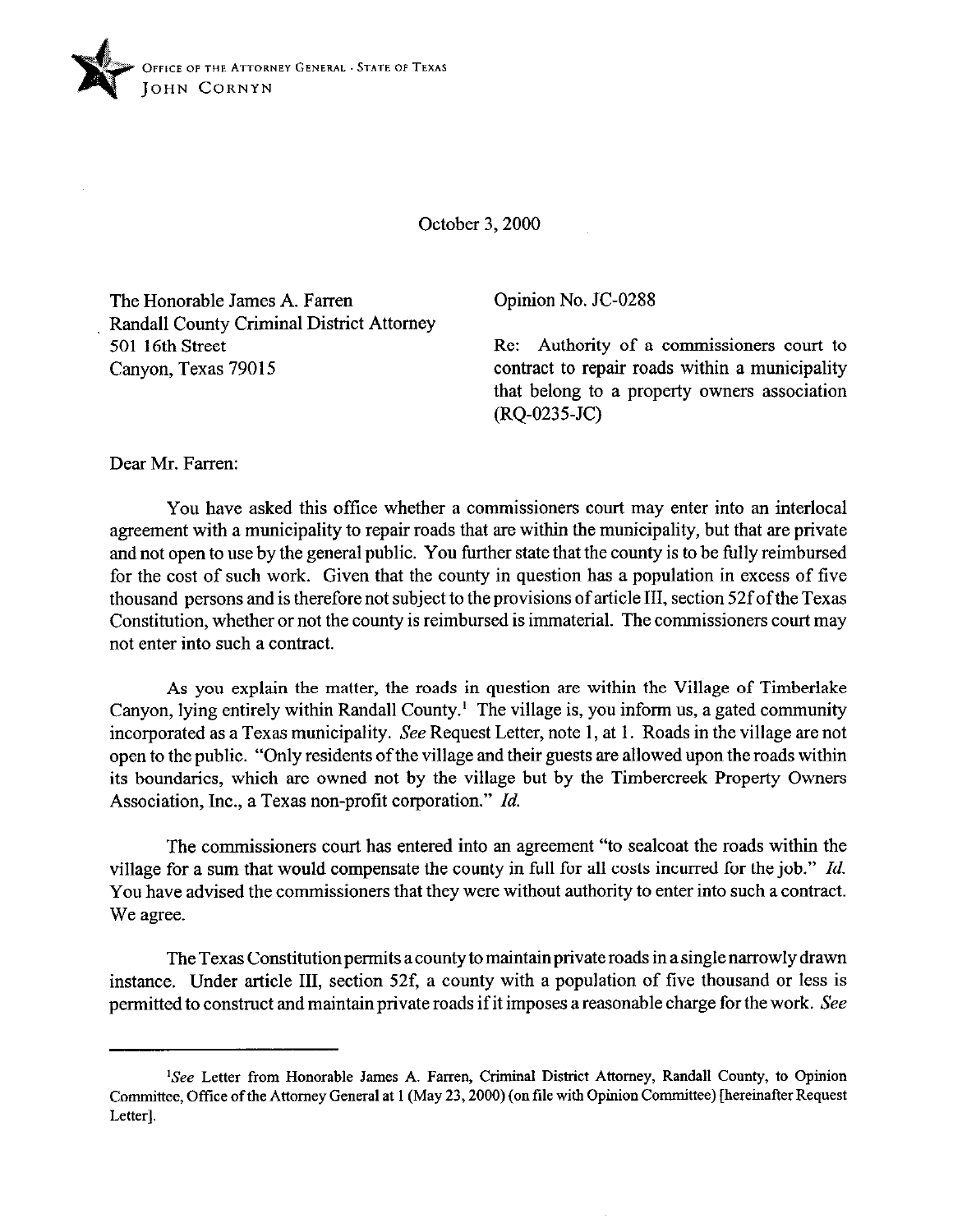TEX. CONST. art. III, § 52f. The population of Randall County, according to the most recent decennial census, is 89,673? Accordingly, article III, section 52f does not apply.

As this office pointed out in Attorney General Opinion JC-0172, "Aside from the narrow authority granted by article III, section 52f of the Texas Constitution, counties are not constitutionally or statutorily authorized to construct or maintain private roads." Tex. Att'y Gen. Op. No. JC-0172 (2000) at 2; see also Tex. Att'y Gen. Op. No. JM-334 (1985) at 2 (counties do not have general authority to maintain private roads).

That public labor and materials may be expended only for public purposes is wellestablished. "The County Commissioners are not authorized to permit the use of county labor, materials or equipment for other than public use." *Godley v. Duval County*, 361 S.W.2d 629, 630 (Tex. Civ. App.-San Antonio 1962, no writ). A'public use" is one available to the public generally, not to a restricted set of persons. "To constitute 'public use' all persons must have an equal right in respect to the property and it must be in common and on the same terms no matter that only a few in number may avail themselves of it." *Ex parte Conger*, 357 S.W.2d 740, 742 (Tex. 1962). Roads to which the general public is denied access cannot, therefore, constitute a public use.

Nor is the analysis changed because the commissioners court seeks to enter into an interlocal agreement with the village. Section 791.032 of the Government Code provides:

> With the approval of the governing body of a municipality, a local government may enter into an interlocal contract with the municipality to finance the construction, improvement, maintenance, or repair of streets or alleys in the municipality, including portions of the municipality's streets or alleys that are not an integral part of or a connecting link to other roads or highways.

**TEX. GOV'T CODE ANN. 5 791.032** (Vernon Supp. 2000).

Section 791.032 was added to the Government Code by House Bill 508, 76th Legislature.<sup>3</sup> Another part of House Bill 508 amended section 25 1.012 of the Transportation Code to allow the commissioners court to "spend county money" for, inter *alia,* "any construction, improvement, maintenance, or repair allowed under Section 791.032, Government Code, if the commissioners court finds that the county will receive benefits as a result of the work on the street or alley." **TEX. TRANSP. CODE ANN.** 5 25 1.012(a)(4) (Vernon Supp. 2000).

**<sup>&#</sup>x27;1 BUREAU OF THE CENSUS, U.S. DEP'T OF COMMERCE, 1990 CENSUS OF POPULATION: General Population Characteristics: Texas 3 (1992) (population of Randall County is 89,673).** 

<sup>&</sup>lt;sup>3</sup>See Act of May 26, 1999, 76th Leg., R.S., ch. 671, 1999 Tex. Gen. Laws 3243.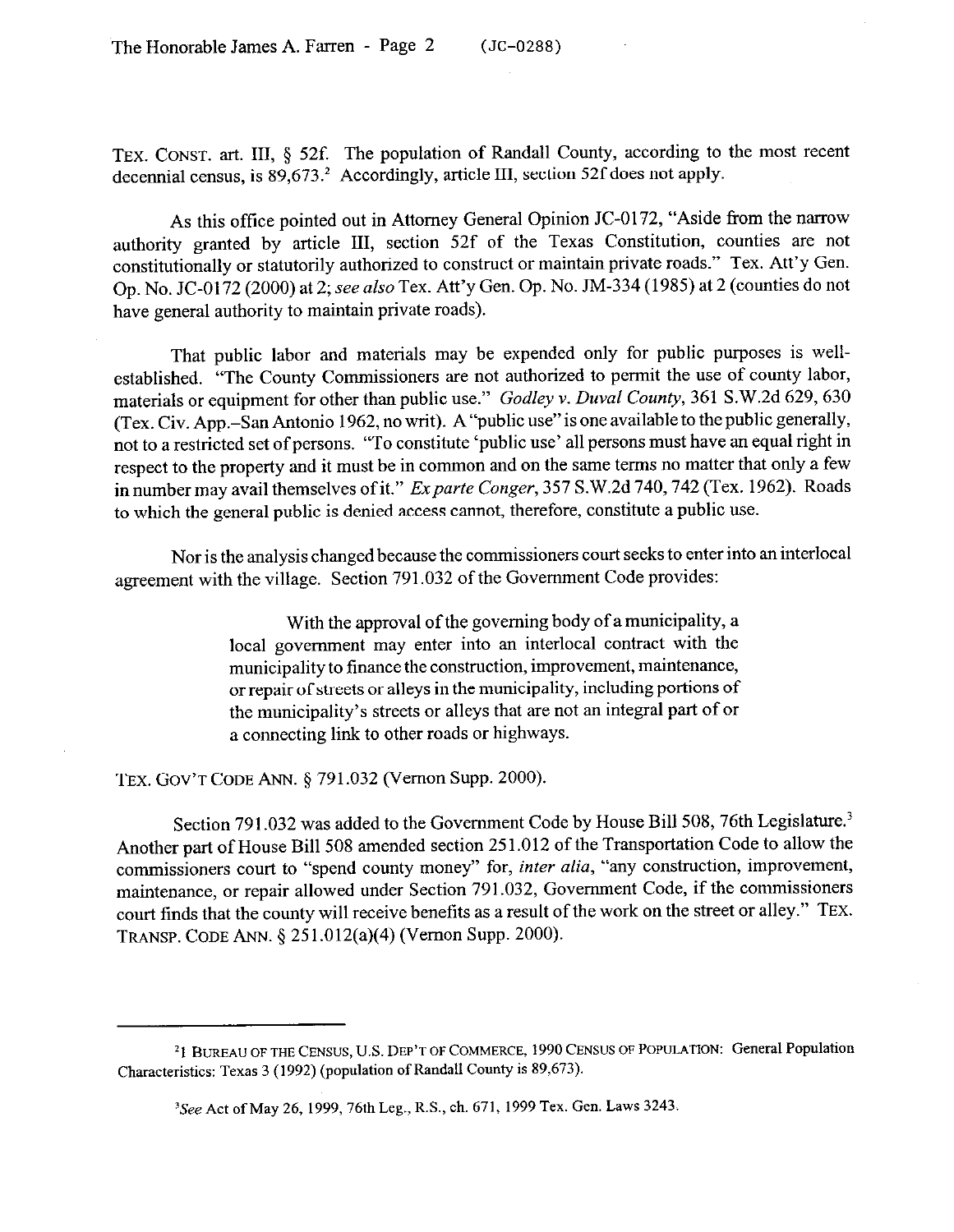We agree with your suggestion that House Bill 508 may be seen as "a codification"<sup>4</sup> of Attorney General Opinion JC-0036, in which this office, overruling certain prior opinions, averred that counties might expend funds to improve city streets "that are not integral parts of or connecting links with county roads or state highways  $\ldots$  [so long as] any expenditure of county funds for improvement to streets unconnected to county roads or state highways serve acounty purpose." Tex. Att'y Gen. Op. No. JC-0036 (1999) at 11. We agree as well with your conclusion that construing House Bill 508 to permit such an interlocal agreement as the one contemplated here "would allow the county to use the village as a proxy for the private party it cannot deal with directly" and that it "is unlikely that the legislature intended such a result when it authorized the interlocal agreements contained in the Government and Transportation Codes." Memorandum, note 4, at 3.

Nothing in the statutory language, nor in Attorney General Opinion JC-0036, suggests that either the opinion or the statute intended to permit agreements by which private roads received a public benefit. The concern of both was whether the county could maintain *municipal* streets and alleys that did not connect with county roads. A construction of the statutory language to include private roads among those which the county might maintain would violate article III, section 52 of the Texas Constitution, which forbids the legislature "to authorize any county, city, town or other political corporation or subdivision of the State to  $\ldots$  grant public money or thing of value in aid of, or to any individual, association or company." TEX. CONST. art III, § 52(a); see TEX. GOV'T **CODE** ANN. 5 311.021(l) (Vernon 1998) (statutes presumed to be intended to be constitutional).

Finally, we agree that such an interlocal contract would not serve a county purpose. While the decision as to what constitutes a county purpose is ordinarily for the commissioners court to make, see Tex. Att'y Gen. Op. No. JC-0036 (1999) at 6, a decision which violated article III, section 52 would be *apriori* unreasonable. *See Commissioners Court of Titus County v. Agan, 940* S.W.2d 77,SO (Tex. 1997) ("Ifthe Commissioners Court acts illegally, unreasonably, or arbitrarily, a district court may so adjudge.").

In a free society, citizens who wish to exclude the public from their property have every right to do so. But they do not have the right to use public resources for the upkeep of their property, whether that property be their houses, their lawns, or their private streets. Just as the commissioners of Upton County could not use county road equipment to scrape off brush from a private lot to benefit the landowner, *see Exparfe Conger,* 357 S.W.2d at 742, so the commissioners of Randall County may not authorize the use of county materials and equipment to maintain private roads for the benefit of a private association of property owners.

<sup>&</sup>quot;See **Memorandum** from **Honorable** James A. Farten, **Criminal** District Attorney, **Randall County, to Honorable**  Ted Wood, Randall County Judge at 2 (May 22, 2000) (on file with Opinion Committee) [hereinafter Memorandum].